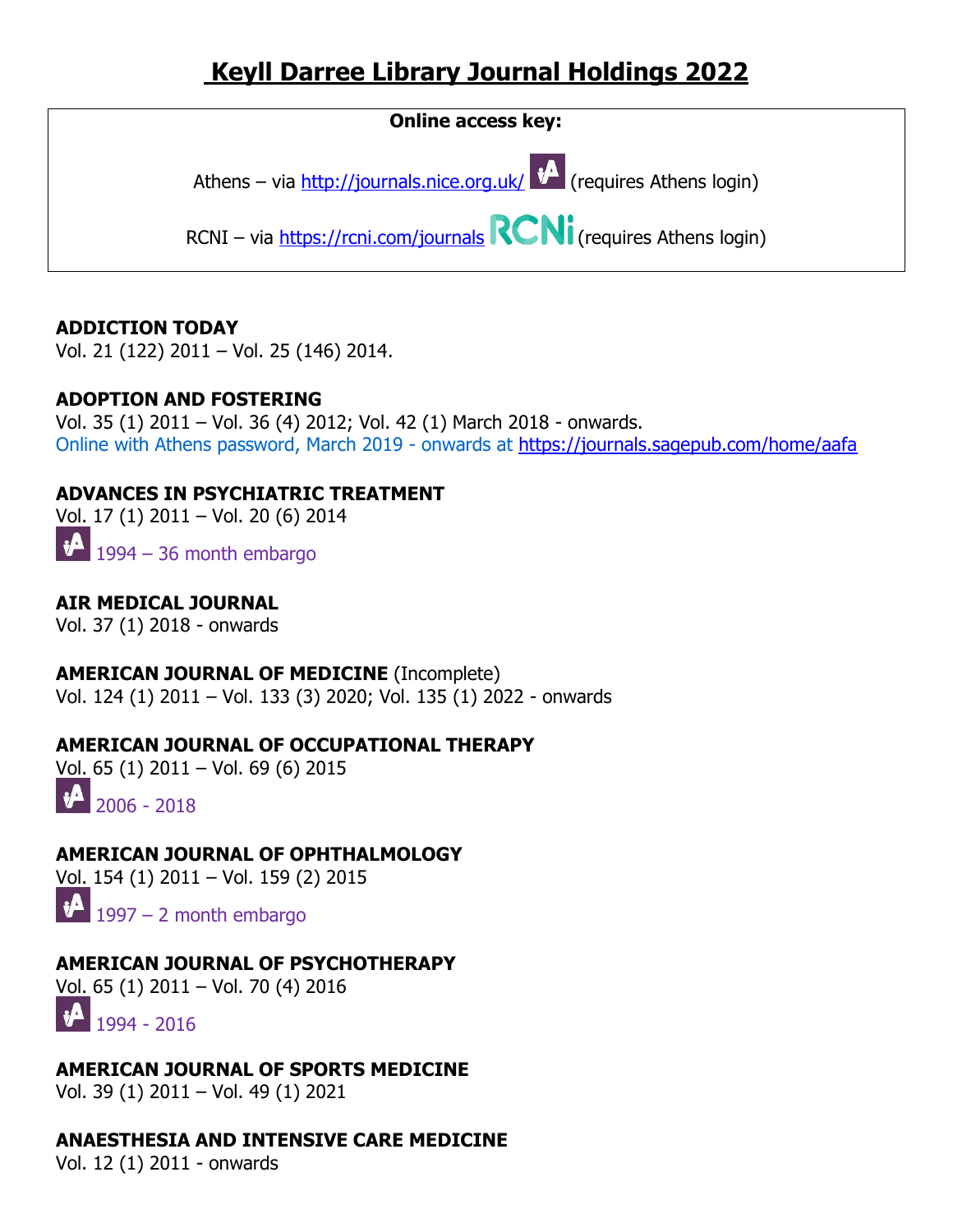### **ANESTHESIOLOGY CLINICS**

Vol. 29 (1) 2011 – Vol. 32 (4) 2014

### **ANNALS OF INTERNAL MEDICINE**

Vol. 154 (1) 2011 – onwards

 $\mathbf{v}$ 1960 - onwards

**ARCHIVES OF DISEASE IN CHILDHOOD** (Incomplete) Vol. 100 (1) 2015 –Vol. 104 (3) 2019

 $1926 - 6$  month embargo

### **AUSTRALIAN OCCUPATIONAL THERAPY JOURNAL**

Vol. 58 (1) 2011 - Vol. 62 (6) 2015

**AUTISM** Vol. 15 (1) 2011 - onwards  $\mathbf{1}$  1999 - onwards

### **BALANCE - LIVING WITH DIABETES (Donation)**

Vol. 239 2011 - onwards

### **BEHAVIOURAL AND COGNITIVE PSYCHOTHERAPY** (Donation –Incomplete)

Vol. 43 (1) 2015 – Vol. 48 (5) 2020

### **BEREAVEMENT CARE**

Vol. 30 (1) 2011 – Vol. 39 (3) 2020 Relaunched January 2022 available via Cruse Bereavement Care

### **BJOG: AN INTERNATIONAL JOURNAL OF OBSTETRICS AND GYNAECOLOGY**

Vol. 118 (1) 2011 – Vol. 126 (13) 2019; Vol. 128 (13) 2021 **Online access only via Athens onwards.**

 $\mathbf{A}$ 1997 – onwards

**BJPSYCH ADVANCES (Formerly: Advances in Psychiatric Treatment)** Vol. 21 (1) 2015 - onwards

 $\sqrt[4]{1994}$  – onwards

### **BJS: BRITISH JOURNAL OF SURGERY (Incomplete)**

Vol. 98 (1) 2011 - onwards

**BJU INTERNATIONAL**  Vol. 107 (1) 2011 – Vol. 122 (6) 2018  $\mathbf{v}$ 1997 – 12 month embargo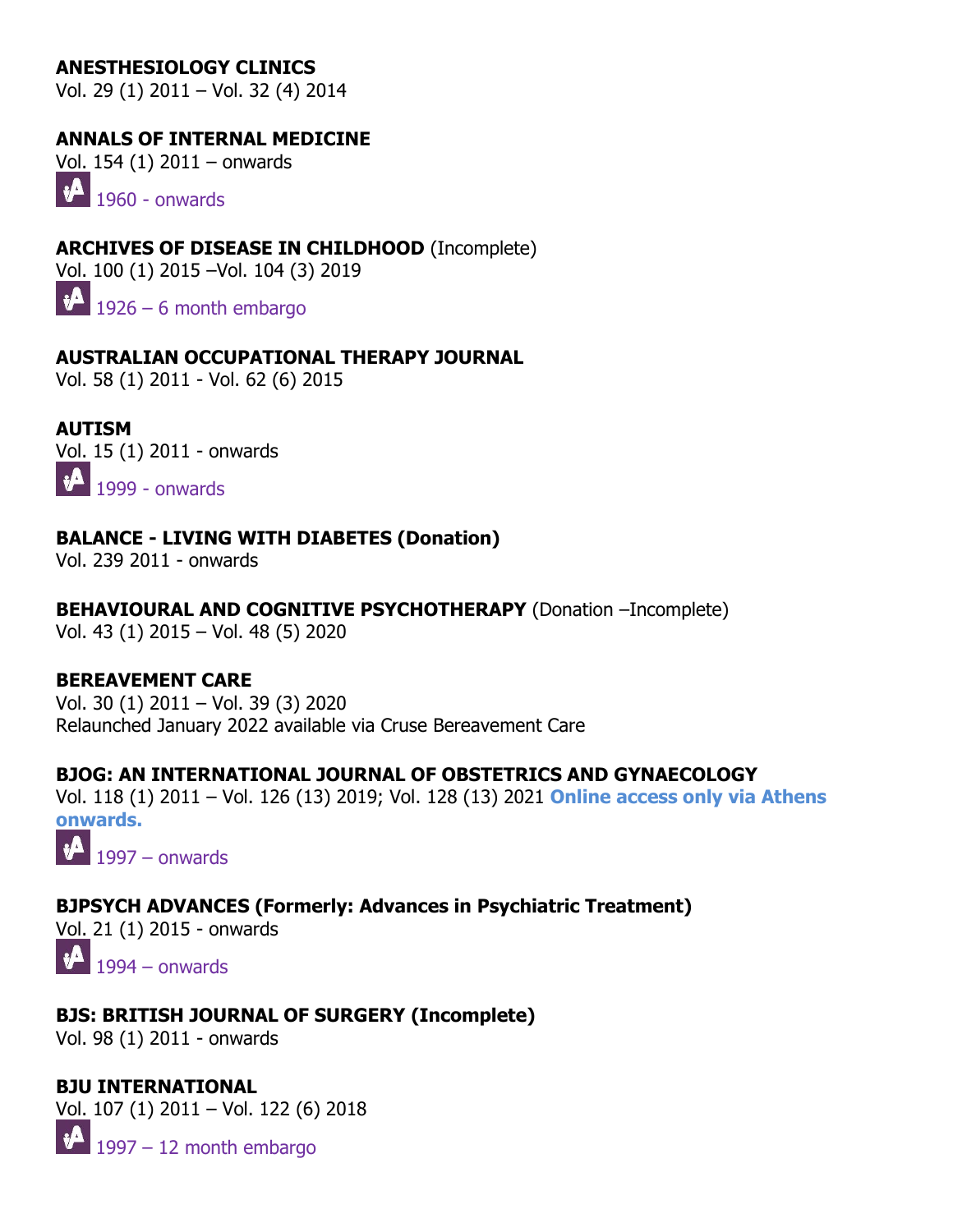### **BMJ (BRITISH MEDICAL JOURNAL)**

Vol. 342 (7736) 2011 - onwards

 $\sqrt[4]{1840}$  - onwards

**BMJ SEXUAL AND REPRODUCTIVE HEALTH** (Formerly: Family Planning and Reproductive Health Care) Vol. 44 (1) 2018 - onwards  $\sqrt[4]{2011} - 12$  month embargo

### **BMJ SUPPORTIVE AND PALLIATIVE CARE**

Vol. 9 (1) 2019 - onwards

 $\sqrt[4]{2011} - 12$  month embargo

**BONE AND JOINT JOURNAL** (Formerly: Journal of Bone and Joint Surgery (B)) (Donation) Vol. 95-B (1) 2013 - onwards

 $\mathbf{v}$  $1948 - 5$  year embargo

### **BRITISH JOURNAL OF CARDIAC NURSING**

Vol. 6 (1) 2011 - Vol. 14 (3) 2019

 $\mathbf{v}$  $2013 - 1$  year embargo

#### **BRITISH JOURNAL OF DERMATOLOGY (Donation)** Vol. 184 (1) 2021 - onwards

**BRITISH JOURNAL OF HEALTHCARE ASSISTANTS** Vol. 5 (1) 2011 – Vol. 14 (3) 2020



**BRITISH JOURNAL OF HOSPITAL MEDICINE** (Formerly: Hospital Medicine) Vol. 72 (1) 2011 – Vol. 81 (1) 2020; Vol. 81 (12) 2020 - onwards

 $\mathbf{A}$ 2008 – onwards

### **BRITISH JOURNAL OF LEARNING DISABILITIES**

Vol. 39 (1) 2011 – Vol. 47 (4) 2019; Vol. 49 (4) 2021 **Online access only via Athens onwards.**

 $\mathbf{v}$  $\log_{1997}$  – onwards

### **BRITISH JOURNAL OF OCCUPATIONAL THERAPY**

Vol. 79 (1) 2016 - onwards Online with Athens password, 2019 - onwards at <https://journals.sagepub.com/home/bjo>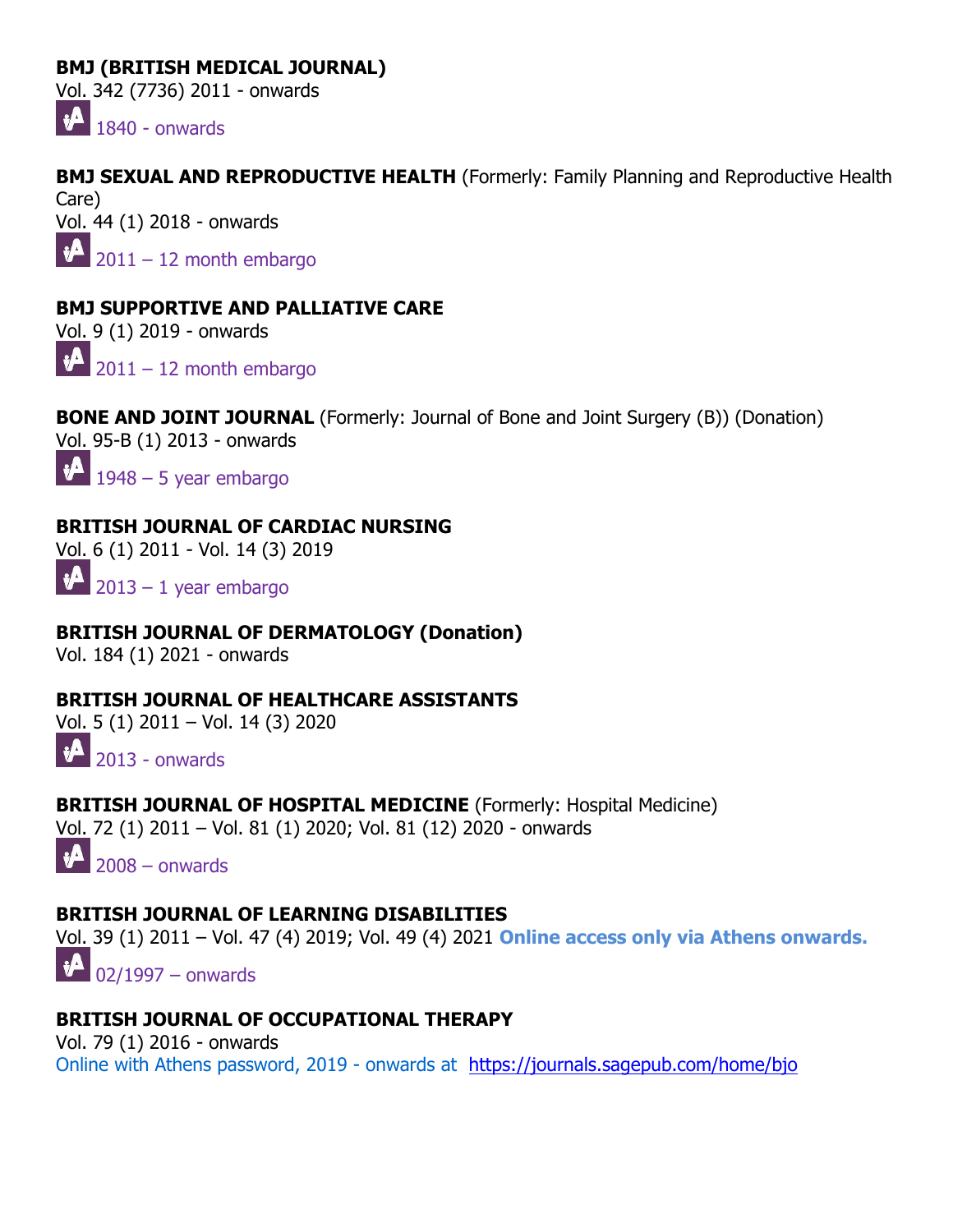### **BRITISH JOURNAL OF OPHTHALMOLOGY**

Vol. 104 (1) 2020 – onwards

 $\mathbf{1}$  1917 - onwards

**BRITISH JOURNAL OF PSYCHIATRY** Vol. 198 (1) 2011 - onwards

 $\sqrt[4]{2000}$  – onwards

**BRITISH JOURNAL OF SOCIAL WORK** Vol. 41 (1) 2011 - onwards

 $\mathbf{1} \cdot \mathbf{1}$  1996 – onwards

**CANADIAN JOURNAL OF OCCUPATIONAL THERAPY** Vol. 78 (1) 2011 – Vol. 82 (5) 2015

 $\bigoplus_{1933}$  - 2017

### **CANCER NURSING PRACTICE**

Vol. 10 (1) 2011 - onwards

 $\mathbf{A}$  $\vert$  12/2006 - onwards  $\vert \mathbf{R} \mathbf{C} \mathbf{N} \mathbf{i} \vert$  2002 – onwards

**CHILD ABUSE REVIEW** (Donation) Vol. 20 (6) 2011 – Vol. 29 (6) 2020

**CHILD AND ADOLESCENT SOCIAL WORK JOURNAL**  $\bigoplus$  08/2005 – 12 month embargo

# **CLINICAL AND EXPERIMENTAL DERMATOLOGY** (Donation)

Vol. 46 (1) 2021 - onwards

**CLINICAL ETHICS**  Vol. 6 (1) 2011 - onwards  $\mathbf{H}$ 2006 - onwards

**CLINICAL GOVERNANCE: AN INTERNATIONAL JOURNAL** Vol. 16 (1) 2011 – Vol. 20 (4) 2015

**CLINICAL MEDICINE** Vol. 11 (1) 2011 – Vol. 18 (5) 2018  $\bigoplus$  2001 - onwards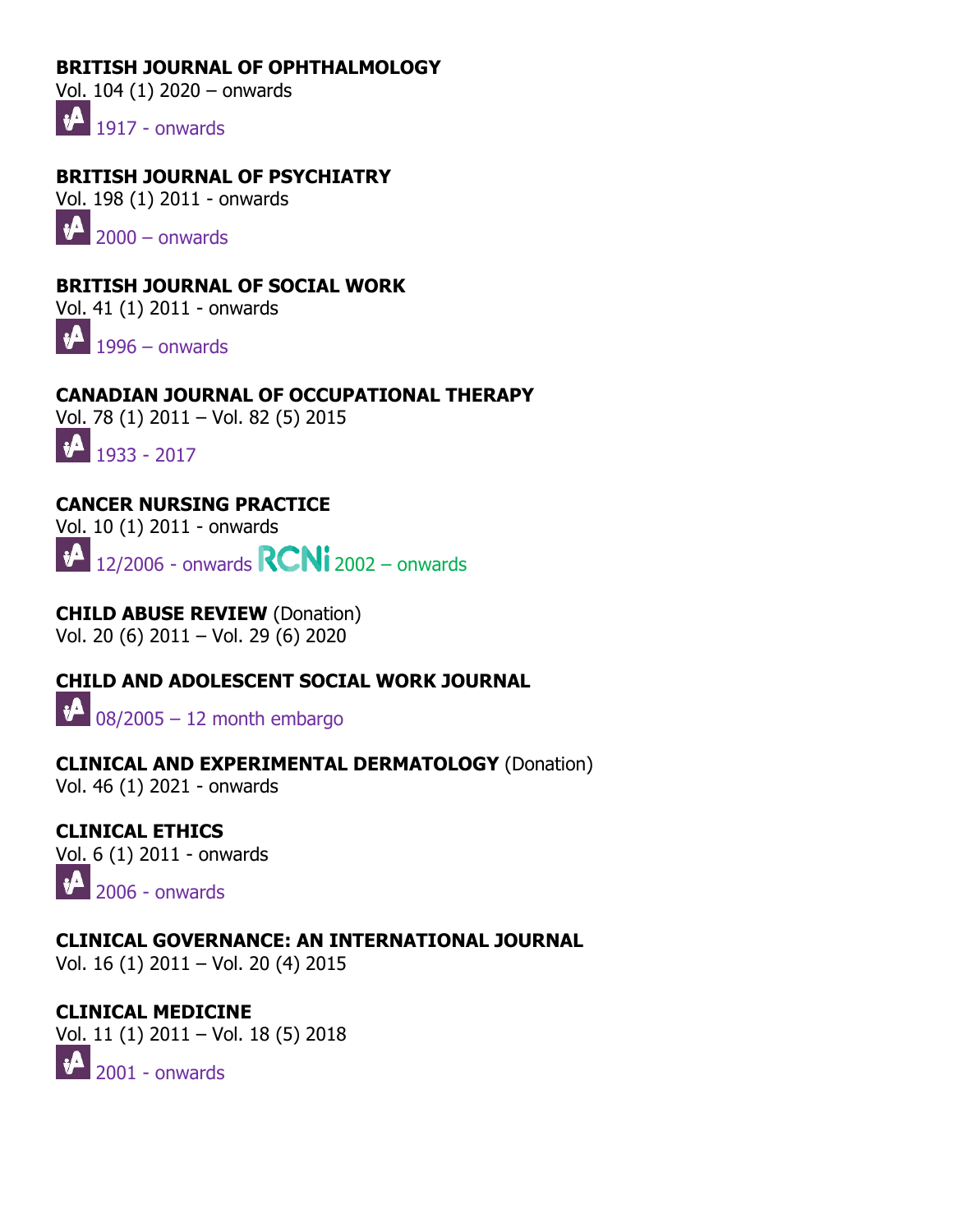### **CLINICAL RISK**

Vol. 17 (1) 2011 – Vol. 22 (5-6) 2016 (Continued as Journal of Patient Safety and Risk Management)  $\boldsymbol{\psi}$  $11/2003 - 03/2015$ 

**CLINICS IN PERINATOLOGY** Vol. 38 (1) 2011 – Vol. 41 (4) 2014

### **COMMUNITY CARE**

January 2011 (1800) – November 2011 (1886)

 $\mathbf{A}$ 2003 -2011

### **COMMUNITY PRACTITIONER**

Vol. 84 (1) 2011 – Vol. 92 (6) 2019



### **COMPLEMENTARY THERAPIES IN CLINICAL PRACTICE** (Formerly: Complementary Therapies

in Nursing and Midwifery) Vol. 17 (1) 2011 – Vol. 30 (2) 2018

### **COUNSELLING PSYCHOLOGY REVIEW** (Donation)

Vol. 32 (1) 2017 – onwards

### **CRITICAL CARE NURSING QUARTERLY**

Vol. 34 (1) 2011 – Vol. 34 (4) 2011

**CURRENT OPINIONS IN OPTHALMOLOGY**

Vol. 22 (1) 2011 – Vol. 22 (6) 2011

### **DENTAL NURSING**

Vol. 7 (1) 2011 – Vol. 11 (1) 2015

### **DENTAL UPDATE**

Vol. 38 (1) 2011 - onwards

### **DERMATOLOGY IN PRACTICE (Donation)**

Vol. 27 (1) 2021 - onwards

### **DEVELOPMENT AND PSYCHOPATHOLOGY**

Vol. 23 (1) 2011 – Vol. 33 (4) 2021  $\mathbf{v}$ 2004 – 12 month embargo

**DEVELOPMENTAL MEDICINE AND CHILD NEUROLOGY**  Vol. 53 (1) 2011 – Vol. 61 (12) 2019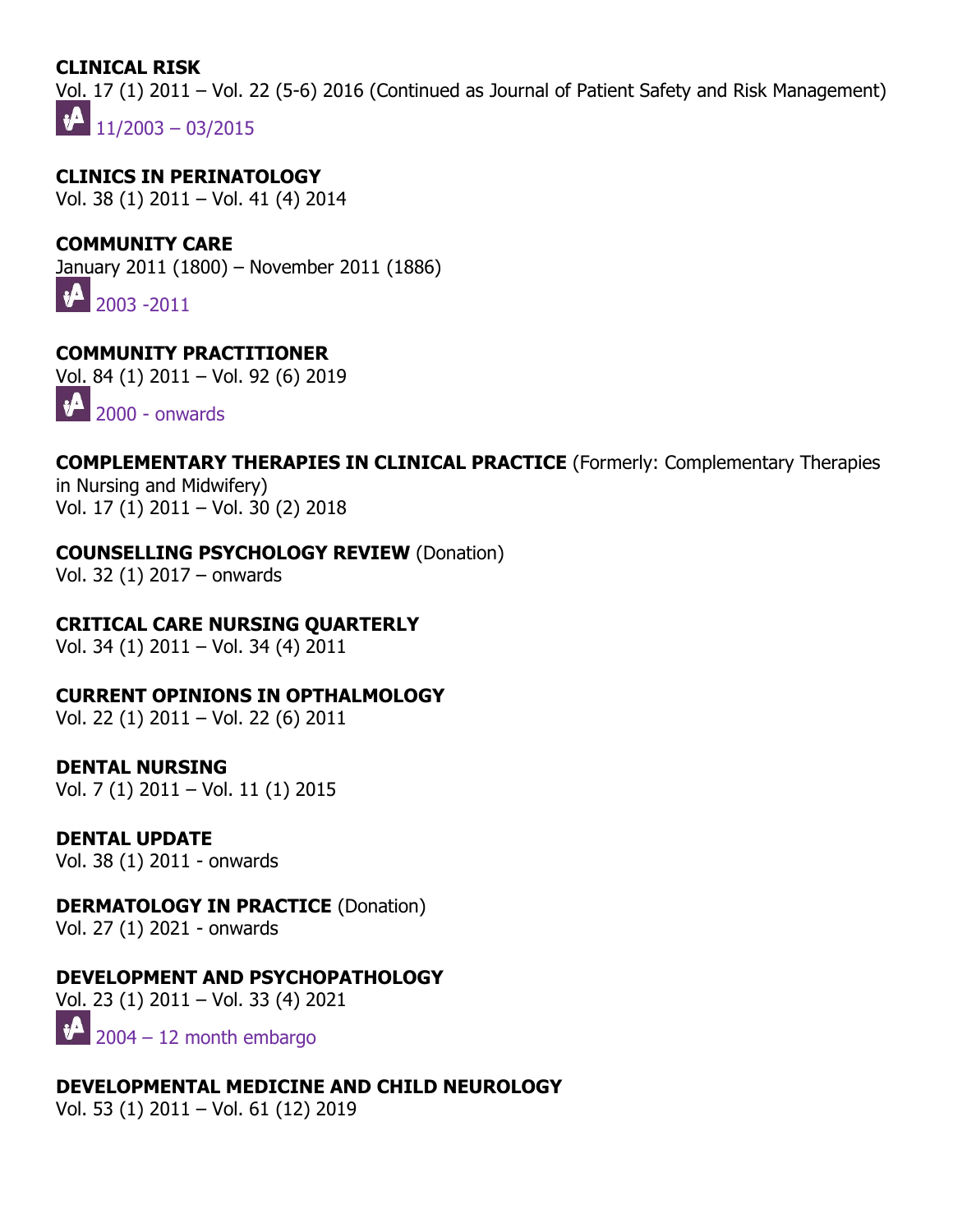#### **DIABETES AND PRIMARY CARE**

Vol. 13 (1) 2011 – Vol. 20 (1) 2018

#### **DIABETIC FOOT**

Vol. 14 (2) 2011 – Vol. 16 (3) 2013

#### **DIALYSIS AND TRANSPLANTATION**

Vol. 40 (1) 2011 – Vol. 40 (10) 2011

### **DISEASES OF THE COLON AND RECTUM**

Vol. 54 (1) 2011 - Vol. 54 (12) 2011

**DIVERSITY AND EQUALITY IN HEALTH AND CARE** (Formerly: Diversity in Health and Care) Vol. 9 (1) 2012 – Vol. 11 (3/4) 2014

### **DIVERSITY IN HEALTH AND CARE**

Vol. 8 (1) 2011 – Vol. 8 (4) 2012

# **DRUG AND THERAPEUTICS BULLETIN** (Donation)

Vol. 49 (1) 2011 - onwards

 $\boldsymbol{\psi}$ or Government computer IP, 1962 – onwards via [http://dtb.bmj.com](http://dtb.bmj.com/)

#### **DRUG LINK** Vol. 26 (1) 2011 – Vol. 28 (3) 2013

**DYSPHAGIA** Vol. 26 (1) 2011 – Vol. 31 (1) 2016

#### **EMERGENCY MEDICINE JOURNAL** (Donation - Incomplete) Vol. 28 (1) 2011 – Vol. 33 (12) 2016

**EMERGENCY NURSE**

Vol. 24 (1) 2016 - onwards  $\mathbf{v}$  $\big|_{1999}$  – 2013 **RCNi** 2016 – onwards

### **EUROPEAN JOURNAL OF PALLIATIVE CARE**

Vol. 18 (1) 2011 – Vol. 25 (3) 2018

### **EUROPEAN UROLOGY**

Vol. 57 (1) 2011 – Vol. 66 (2) Aug 2014

### **EVIDENCE-BASED PRACTICE**

Vol. 14 (1) 2011 – Vol. 21 (9) 2018

### **FAMILIES, SYSTEMS AND HEALTH**

Vol. 29 (1) 2011 - Vol. 37 (4) 2019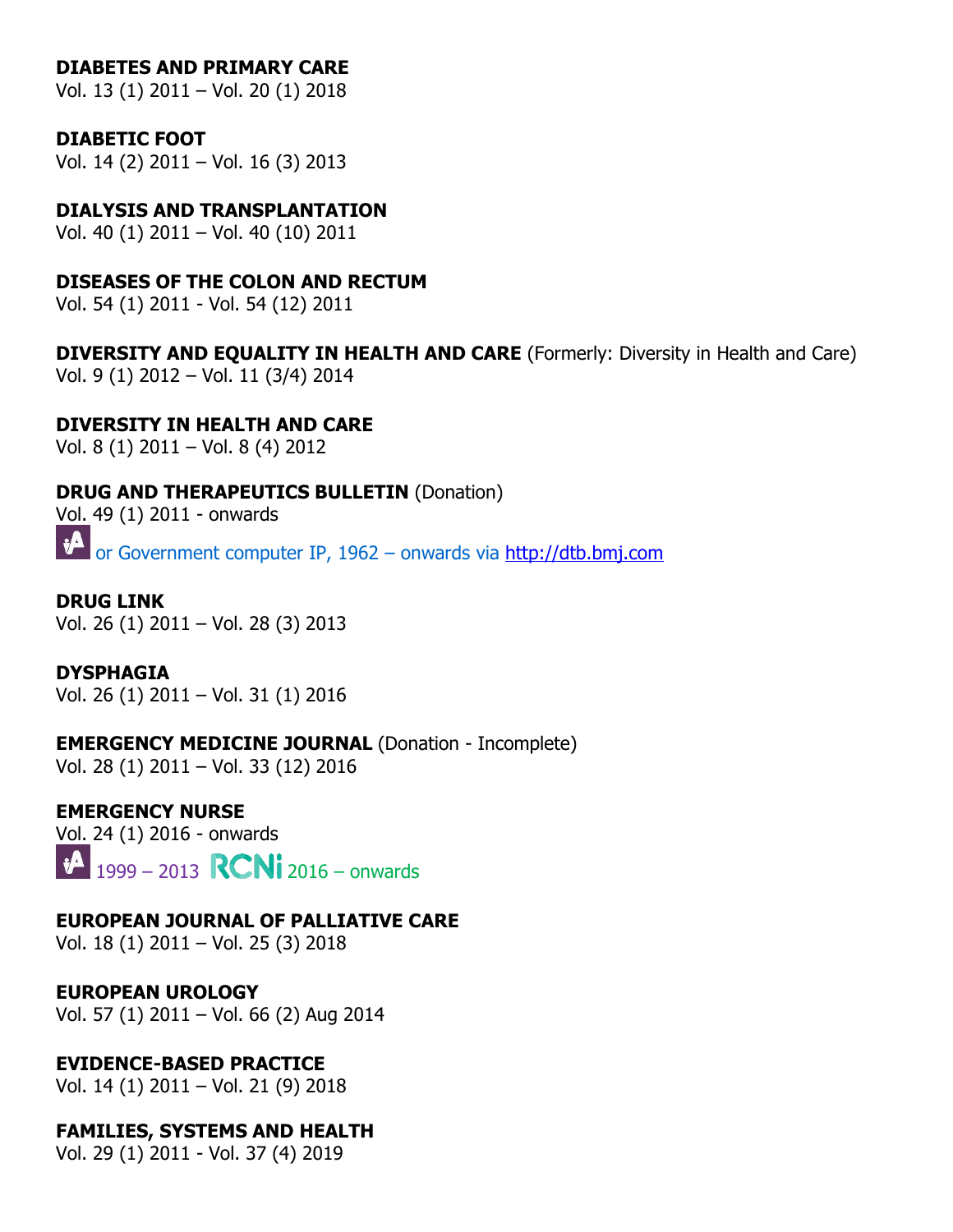#### **FOCUS ON ALTERNATIVE AND COMPLEMENTARY THERAPIES (FACT)**

Vol. 16 (1) 2011 – Vol. 21 (3/4) 2016

**FOUNDATION YEARS JOURNAL** Vol. 5 (1) 2011 – Vol. 12 (7) 2018

**GERIATRIC MEDICINE** Vol. 41 (1) 2011 – Vol. 48 (11) 2018

**HARVARD BUSINESS REVIEW** Vol. 89 (1) 2011 – Vol. 91 (1/2) 2014

 $\bigoplus$  2007 - Onwards

**HEALTH AND SOCIAL CARE IN THE COMMUNITY** Vol. 19 (1) 2011 – Vol. 29 (6) 2021 **Available online via Athens only onwards.**  $\mathbf{v}$ 

1997 – Onwards

**HEALTH EDUCATION JOURNAL**

[Vol. 7](http://journals.nice.org.uk/)0 (1) 2011 - onwards

 $\bigoplus$  1999 - onwards

**HEALTH SERVICE JOURNAL** January 2011 – July 2017

**HUMAN GIVENS** Vol. 19 (1) 2012 – Vol. 24 (2) 2017

**INJURY** Vol. 42 (1) 2011 – Vol. 45 (12) 2014

**INTENSIVE AND CRITICAL CARE NURSING** 

Vol. 27 (1) 2011 - onwards  $\sqrt{2003}$  – 3 month embargo

**INTERNATIONAL JOURNAL OF AUDIOLOGY** Vol. 50 (1) 2011 – Vol. 53 (12) 2014  $\sqrt{2002}$  – onwards

**INTERNATIONAL JOURNAL OF DISABILITY, DEVELOPMENT AND EDUCATION** Vol. 58 (1) 2011 - onwards

**INTERNATIONAL JOURNAL OF HEALTH PROMOTION AND EDUCATION** Vol. 49 (1) 2011 - onwards

Online with Athens password, 1997 – onwards via<https://www.tandfonline.com/loi/rhpe20>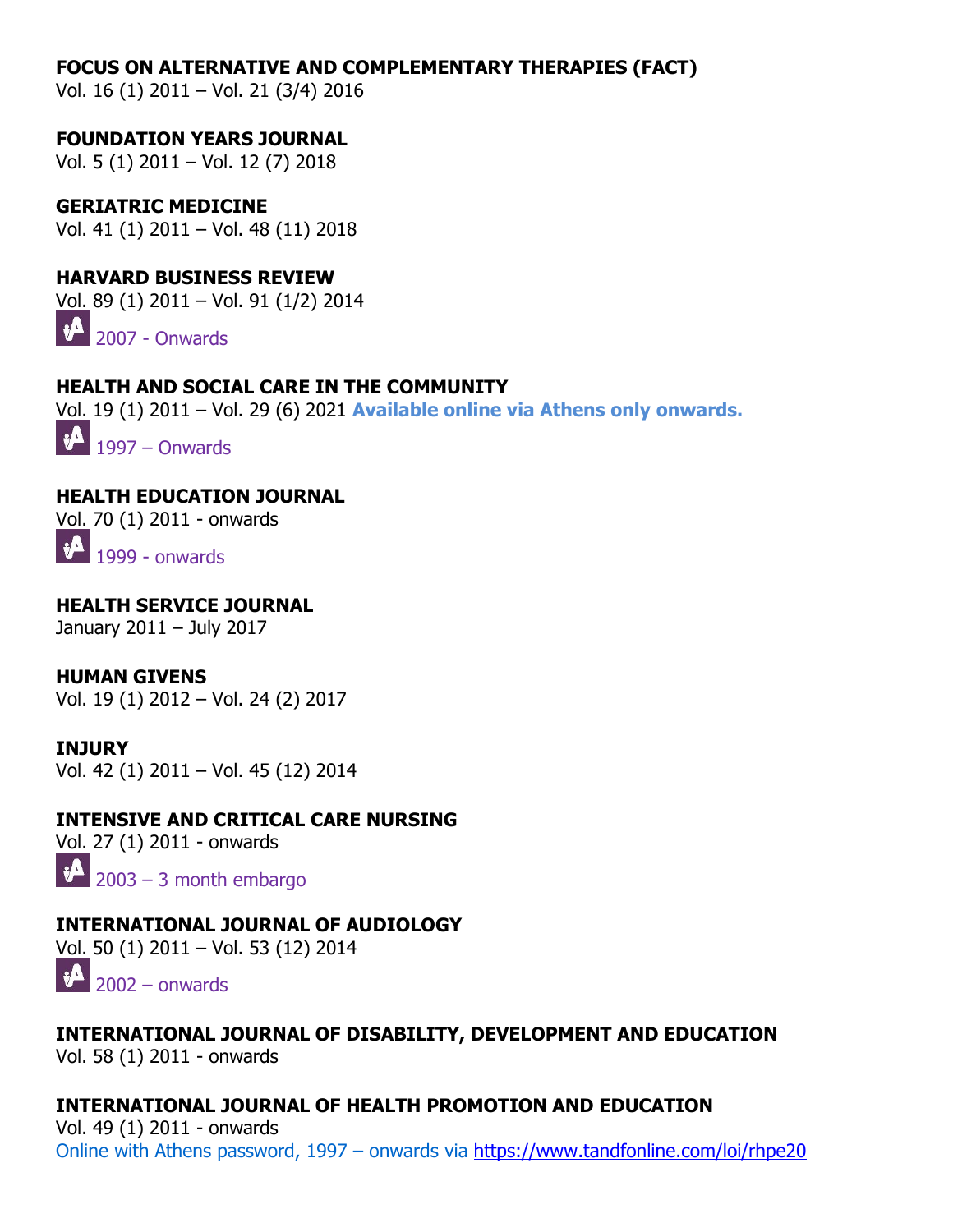#### **INTERNATIONAL JOURNAL OF ORTHOPAEDIC AND TRAUMA NURSING** (Formerly: Journal of

Orthopaedic Nursing) Vol. 15 (1) 2011 - onwards

#### **INTERNATIONAL JOURNAL OF PALLIATIVE NURSING**

Vol. 20 (9) 2014 – Vol. 26 (3) 2020 **Online access only via Athens onwards.**

 $\sqrt[4]{01/1996}$  – onwards

**INTERNATIONAL JOURNAL OF UROLOGICAL NURSING** Vol. 5 (1) 2011 – Vol. 8 (3) 2014

**INTERVENE** (Formerly: Addiction Today) Vol. 20 (122) 2011 – Vol. 24 (152) 2014

**JOURNAL OF ADULT PROTECTION**

Vol. 13 (1) 2011 - onwards

#### **JOURNAL OF ADVANCED NURSING**

Vol. 67 (1) 2011 – Vol. 77 (12) 2021 **Online access only via Athens onwards.**

02/1997 – onwards

#### **JOURNAL OF BONE AND JOINT SURGERY** (A)

Vol. 93 (7) 2011 – Vol. 100 (24) 2018

 $\bigoplus_{02/1997}$  – 2005

**JOURNAL OF BONE AND JOINT SURGERY** (B) (Continued as: Bone and Joint Journal) Vol. 93-B (1) 2011 – Vol. 94-B (12) 2012 Online with Athens password, 1948 – 5 year embargo via [https://online.boneandjoint.org.uk](https://online.boneandjoint.org.uk/)

#### **JOURNAL OF CHILD PSYCHOTHERAPY**

Vol. 37 (1) 2011 - onwards

**JOURNAL OF CLINICAL CHILD AND ADOLESCENT PSYCHOLOGY**

Vol. 40 (1) 2011 – Vol. 44 (6) 2015

**JOURNAL OF CLINICAL UROLOGY** (Donation)

Vol. 7 (1) 2014 – Vol. 12 (6) 2019

**JOURNAL OF DEMENTIA CARE** (Incomplete) Vol. 19 (1) 2011 – Vol. 27 (6) 2019; Vol. 28 (6) 2020 – Vol. 29 (2) 2021

### **JOURNAL OF DIABETES NURSING**

Vol. 15 (1) 2011 – Vol. 21 (7) 2017

### **JOURNAL OF DISABILITY AND ORAL HEALTH**

Vol. 12 (1) 2011 – Vol. 15 (4) 2014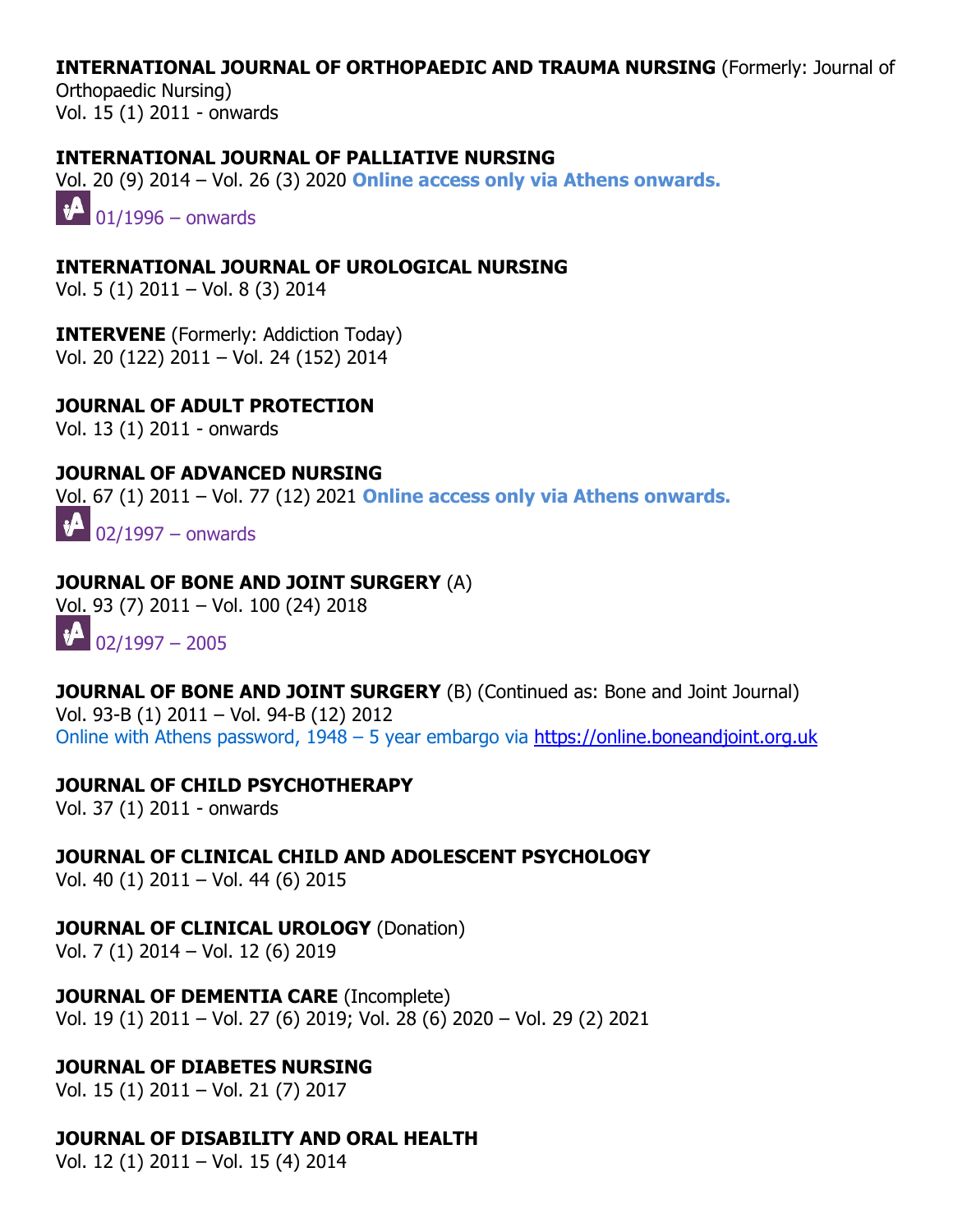#### **JOURNAL OF FAMILY PLANNING AND REPRODUCTIVE HEALTH CARE** (Continued as: BMJ

Sexual and Reproductive Health) Vol. 37 (1) 2011 – Vol. 43 (4) 2017

#### **JOURNAL OF INTEGRATED CARE**

Vol. 19 (1) 2011 – Vol. 23 (6) 2015

### **JOURNAL OF LARYNGOLOGY AND OTOLOGY**

Vol. 125 (Jan) 2011 - Vol 134 Dec (12) 2020

#### **JOURNAL OF MENTAL HEALTH**

Vol. 20 (1) 2011 – Vol. 26 (12) 2017

 $\mathbf{P}_{02/1992}$  $\mathbf{P}_{02/1992}$  $\mathbf{P}_{02/1992}$  – 2017

#### **JOURNAL OF NURSING MANAGEMENT**

Vol. 19 (1) 2011 – Vol. 29 (8) 2021 **Online access only via Athens onwards.**

 $\mathbf{v}^{\mathbf{A}}$ 02/1997 – onwards

### **JOURNAL OF ONE-DAY SURGERY**

Vol. 21 (1) 2011 – Vol. 27 (2) 2017

### **JOURNAL OF PAIN & SYMPTOM MANAGEMENT** (Incomplete)

Vol. 41 (1) 2011 – Vol. 59 (2) 2020; Vol. 61 (3) 2021 - onwards

# **JOURNAL OF PARAMEDIC PRACTICE**

Vol. 3 (1) 2011 - onwards

#### **JOURNAL OF PATIENT SAFETY AND RISK MANAGEMENT**

Vol. 23 (1) 2018 - onwards

 $\mathbf{v}$ 2018 - onwards

# **JOURNAL OF PEDIATRICS**

Vol. 158 2011 – Vol. 191 2017

#### **JOURNAL OF PRESCRIBING PRACTICE** (Formerly: Nurse Prescribing)

Vol. 1 (1) 2019 - onwards

 $\sqrt[4]{2019}$  $\sqrt[4]{2019}$  $\sqrt[4]{2019}$  - onwards

#### **JOURNAL OF RADIOLOGICAL PROTECTION** (Donation-Incomplete) Vol. 35 (1) 2015 – Vol. 37 (1) 2017

#### **JOURNAL OF THE AMERICAN COLLEGE OF SURGEONS** Vol. 212 (1) 2011 – Vol. 231 (5) 2020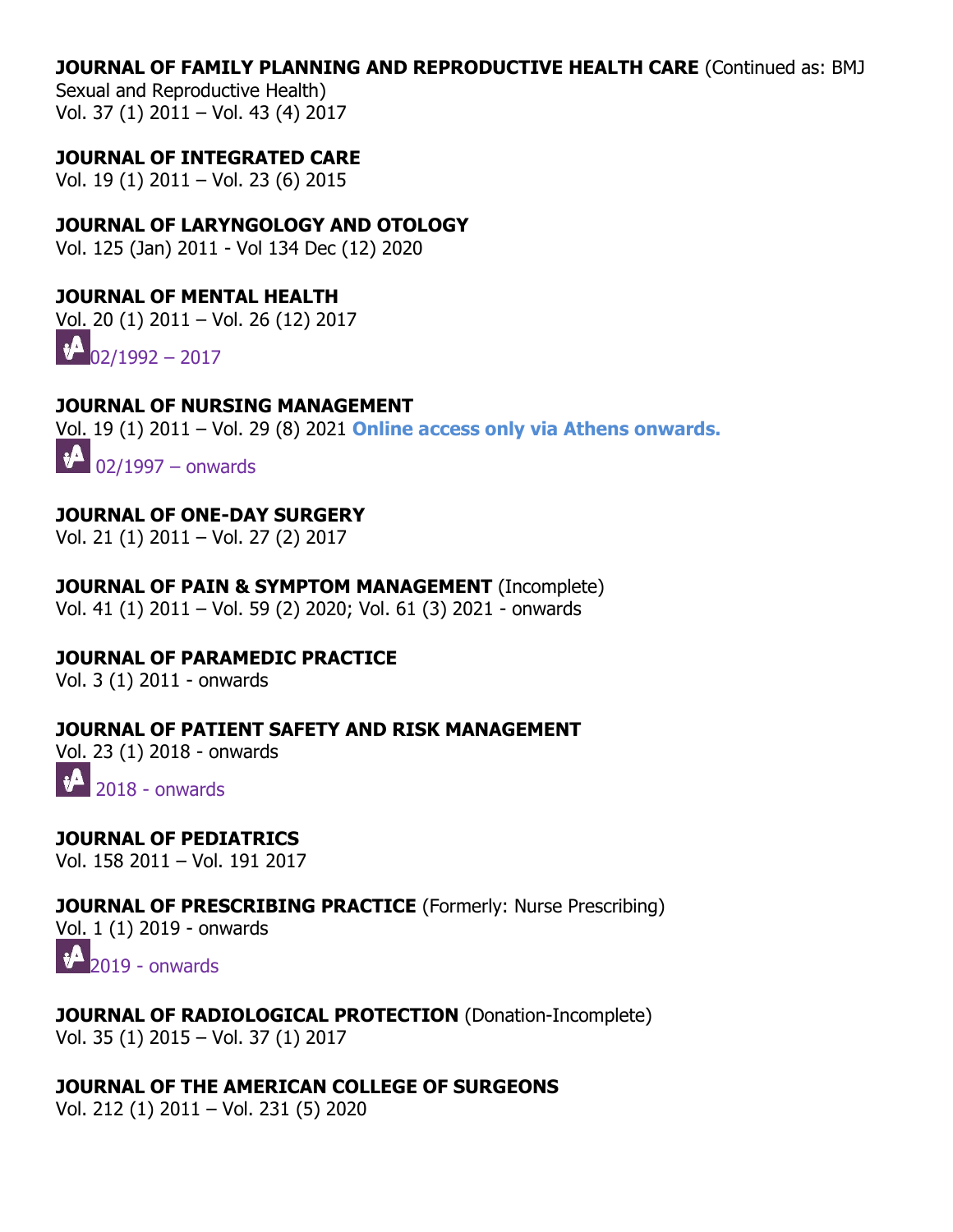#### **JOURNAL OF THE ROYAL COLLEGE OF PHYSICIANS OF EDINBURGH** (Donation)

Vol. 51 (1) 2021 - onwards

**JOURNAL OF UROLOGY**  Vol. 185 (1) 2011 – Vol. 199 (1) 2018

### **JOURNAL OF WOUND CARE**

Vol. 20 (1) 2011 - onwards

 $\mathbf{P}$  2013 - onwards

**LANCET** (Incomplete) Vol. 377 (9708) 2011 – Vol. 395 (10229) 2020; Vol. 396 (10250) 2020 - onwards  $\boldsymbol{\psi}$ 1992 – 3 month embargo

**LEARNING DISABILITY PRACTICE**

Vol. 19 (1) 2016 – Vol. 21 (6) 2018

 $10^{-12}$  2006 – 2013 **RCNi** 2016 – onwards

### **MEDICAL CLINICS OF NORTH AMERICA** (Incomplete)

Vol. 95 (1) 2011 – Vol. 103 (4) 2019

### **MEDICAL LAW REVIEW** (Incomplete)

Vol. 19 (1) 2011 - Vol. 22 (4) 2014; Vol. 24 (1) 2016 – Vol. 28 (1) 2020 **Available online via Athens only onwards.**

 $\mathbf{v}$ [1](http://journals.nice.org.uk/)996 – onwards

**MEDICINE (UK)** (Formerly: Medicine International) Vol. 39 (1) 2011 - onwards

**MENTAL HEALTH IN FAMILY MEDICINE** (Formerly: Primary Care Mental Health) Vol. 8 (1) 2011 – Vol. 10 (4) 2013

 $\sqrt[3]{2008} - 2013$ 

**MENTAL HEALTH PRACTICE**  Vol. 14 (5) 2011 – onwards

 $|\mathbf{A}|$ 2006 – 2013 **RCNi** 2014 – onwards

**MIDIRS: MIDWIFERY DIGEST** Vol. 21 (1) 2011 – Vol. 30 (4) 2020

**MIDWIFERY** Vol. 27 (1) 2011 - onwards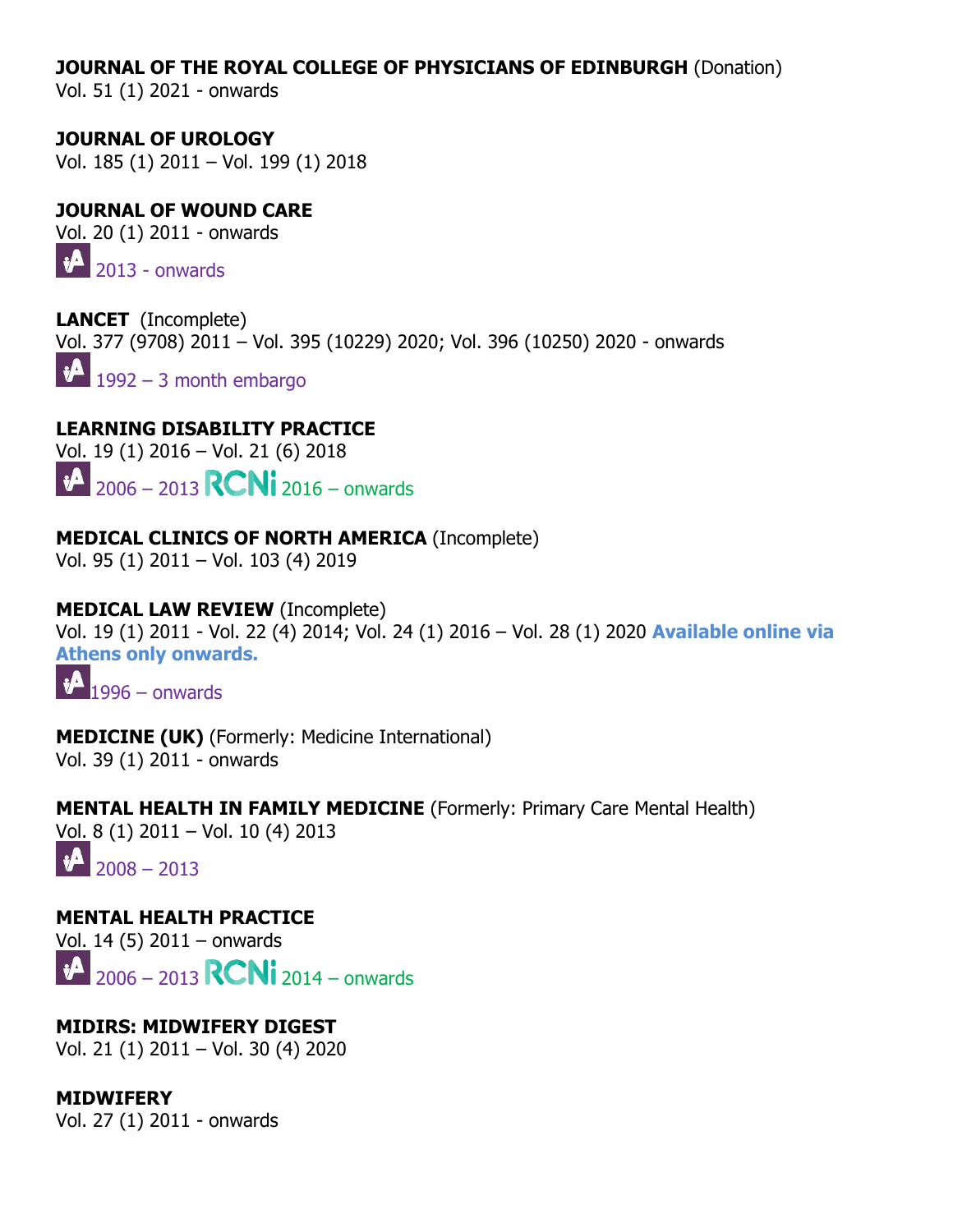**MINDFUL** Vol. 4 (5) 2016 – onwards

**NEONATAL NETWORK: JOURNAL OF NEONATAL NURSING**

Vol. 30 (1) 2011 – Vol. 38 (6) 2019

### **NEPHROLOGY NURSING JOURNAL**

Vol. 38 (1) 2011 – Vol. 39 (6) 2012

 $\mathbf{1}$  $\mathbf{1}$  $\mathbf{1}$  1997 - onwards

**NEW ENGLAND JOURNAL OF MEDICINE** (Incomplete) Vol. 364 (1) 2011 - Vol. 382 (16) 2020; Vol. 384 (1) 2021 - onwards

 $\sqrt[4]{1980}$  – 3 month embargo

**NURSE PRESCRIBING** (Continued as: Journal of Prescribing Practice) Vol. 9 (1) 2011 – Vol. 16 (12) 2018  $\mathbf{P}$  2005 - 2018

**NURSE RESEARCHER** Vol. 18 (1) 2011 – Vol. 27 (2) 2019  $1998 - 2013$  **RCNi** 2014 – onwards  $\mathbf{v}$ 

**NURSING AND RESIDENTIAL CARE** Vol. 13 (1) 2011 – Vol. 22 (3) 2020  $\bigotimes$  2005 – onwards

**NURSING CHILDREN AND YOUNG PEOPLE** (Formerly: Paediatric Nursing)

Vol. 23 (3) 2011 - onwards

 $\mathbf{A}$  $\big|_{2011}$  – 2013 **RCNi** 2014 – onwards

**NURSING ETHICS** Vol. 18 (1) 2011 - onwards

 $\mathbf{1}$  1997 - onwards

**NURSING MANAGEMENT UK** (Incomplete)

Vol. 17 (9) 2011 - onwards

 $1998 - 2013$  **RCNi** 2014 – onwards

**NURSING OLDER PEOPLE** (Formerly: Elderly Care) Vol. 23 (1) 2011 - onwards  $\mathbf{A}$ 2015 - onwards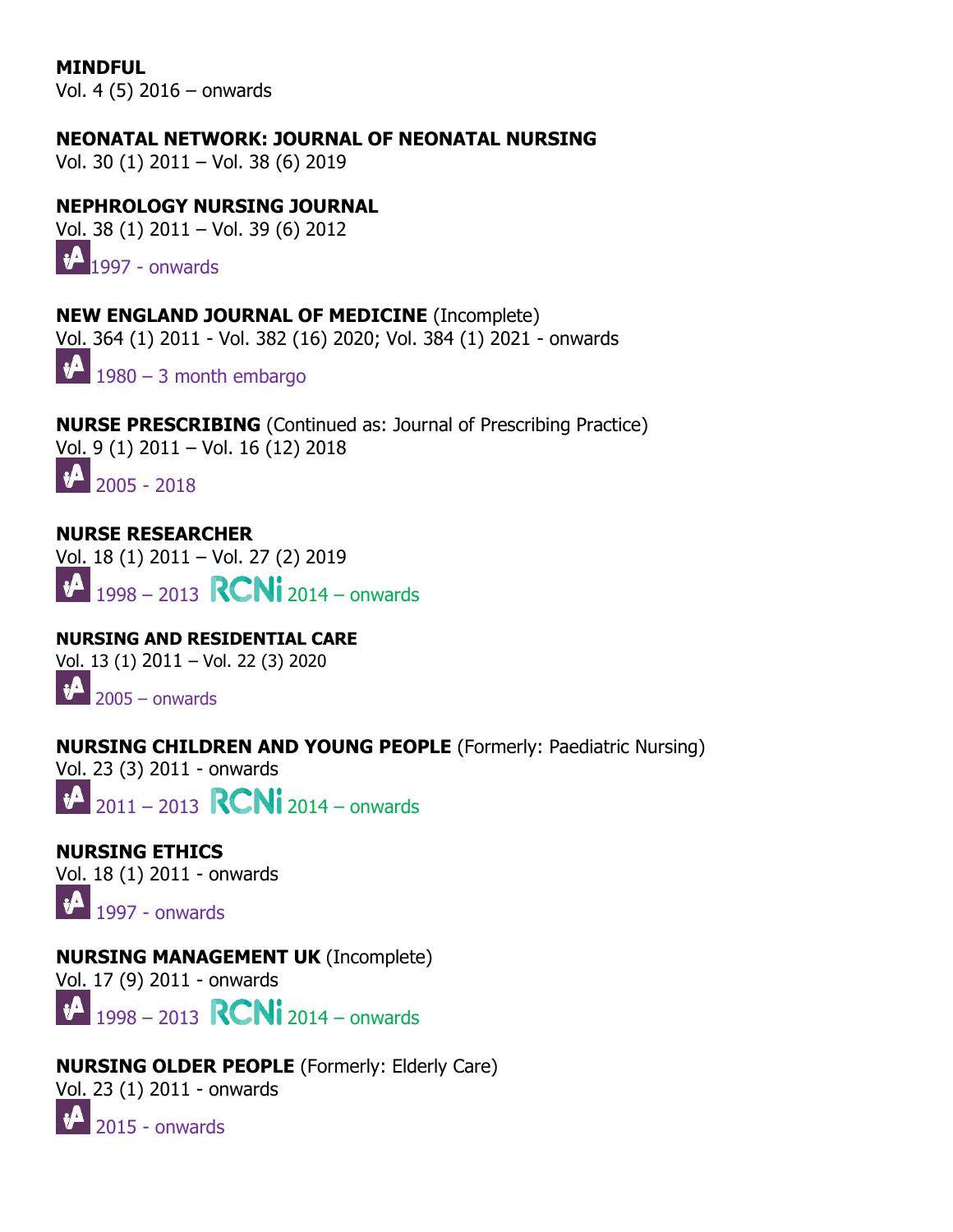#### **NURSING STANDARD** (Donation; Incomplete)

Vol. 25 (1) 2011 – Vol. 28 (16-18) 2013; Vol. 30 (19) 2016 - onwards

 $\mathbf{R}$  April 1998 – 2013  $\mathbf{R}$  2016 – onwards

# **NURSING TIMES** Vol. 107 (1) 2011 – Vol. 116 (1) 2020; Vol. 116 (12) 2020 - onwards  $08/2010 - 03/2015$

### **OBSTETRICAL AND GYNECOLOGICAL SURVEY**

Vol. 66 (1) 2011 - Vol. 66 (12) 2011

### **OBSTETRICIAN AND GYNAECOLOGIST**

Vol. 12 (1) 2011 – Vol. 23(4) 2021 **Online access only via Athens onwards.**

 $\sqrt{101/1999}$  – onwards

# **ONCOLOGIST (DONATED)**

[Vol.](http://journals.nice.org.uk/) [1](http://journals.nice.org.uk/)7 (1) 2012 – Vol. 19 (9) 2014  $\mathbf{1}$  1996 – onwards

### **ORAL SURGERY, ORAL MEDICINE, ORAL PATHOLOGY, ORAL RADIOLOGY** (Formerly Oral

Surgery, Oral Medicine, Oral Pathology, Oral Radiology and Endodontology) Vol. 111 (1) 2011 – Vol. 119 (2) 2015

### **ORTHOPAEDICS AND TRAUMA** (Formerly: Current Orthopaedics)

Vol. 25 (1) 2011 - onwards

### **ORTHOPEDIC CLINICS OF NORTH AMERICA**

Vol. 42 (1) 2011 – Vol. 49 (1) 2018

#### **OTOLARYNOGOLOGIC CLINICS OF NORTH AMERICA** Vol. 44 (1) 2011 – Vol. 53 (6) 2020

**PAEDIATRIC NURSING** (Continued as: Nursing Children and Young People) Vol. 23 (1) 2011 – Vol. 23 (2) 2011  $\bigoplus_{11/1997}$  – onwards

### **PAEDIATRICS AND CHILD HEALTH**

Vol. 21 (1) 2011 – Vol. 27 (12) 2017

### **PAIN MEDICINE**

2000 – 12 month embargo

### **PEDIATRIC CLINICS OF NORTH AMERICA**

Vol. 58 (1) 2011 - onwards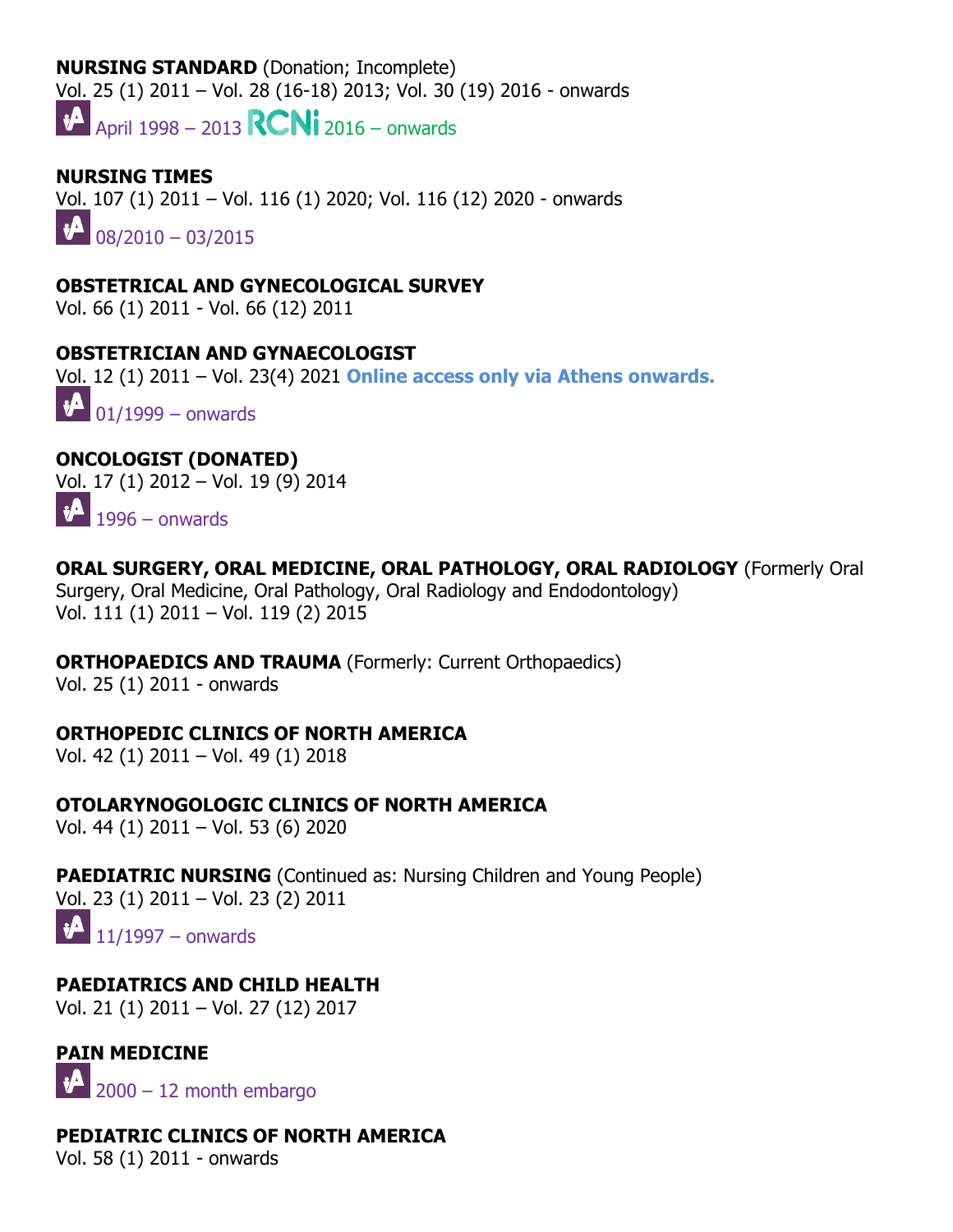#### **PERSPECTIVES IN PUBLIC HEALTH (Donation)**

Vol. 131 (1) 2011 – Vol. 137 (4) 2017

 $1 - 2005 - 11/2018$ 

**PHYSICAL THERAPY**  Vol. 91 (1) 2011 – Vol. 95 (3) 2015  $\mathbf{v}$  $05/1996 - 12$  month embargo

**PRACTICE: SOCIAL WORK IN ACTION** (Donation) Vol. 26 (3) 2014 – Vol. 27 (4) 2015

**PRACTITIONER** (Incomplete) Vol. 255 2011 – Vol. 263 (1831) November 2019; Vol. 264 (1843) 2020 - onwards  $\sqrt{2007} - 2019$ 

### **PRIMARY HEALTH CARE**

[Vol. 2](http://journals.nice.org.uk/)6 (1) 2016 - [onwards](https://rcni.com/journals)  $\sqrt[3]{2006} - 2013$  **RCNi** 2016 – onwards

**PSYCHOLOGY AND PSYCHOTHERAPY: THEORY, RESEARCH AND PRACTICE** (Donation) Vol. 89 (4) 2016 – Vol. 92 (2) 2019

**PSYCHOLOGIST** (Donation; Incomplete) Vol. 29 (10) 2016 – Vol. 32 (5) 2019

**PUBLIC HEALTH** (Incomplete) Vol. 125 (2) 2011 - Vol. 143 (1) 2017

**QUALITY IN PRIMARY CARE** (Formerly: Journal of Clinical Excellence) Vol. 19 (1) 2011 – Vol. 22 (4) 2014

Online free, 2003 – onwards via <http://primarycare.imedpub.com/>

**RADIOLOGIC CLINICS OF NORTH AMERICA**

Vol. 49 (1) 2011 – Vol. 56 (1) 2018

**RESUSCITATION**  Vol. 82 (1) 2011 – Vol. 83 (5) 2012

**SOCIOLOGY OF HEALTH AND ILLNESS**

Vol. 33 (1) 2011 – Vol. 43 (8) 2021

 $\mathbf{1}^{4}$  1997 – Onwards